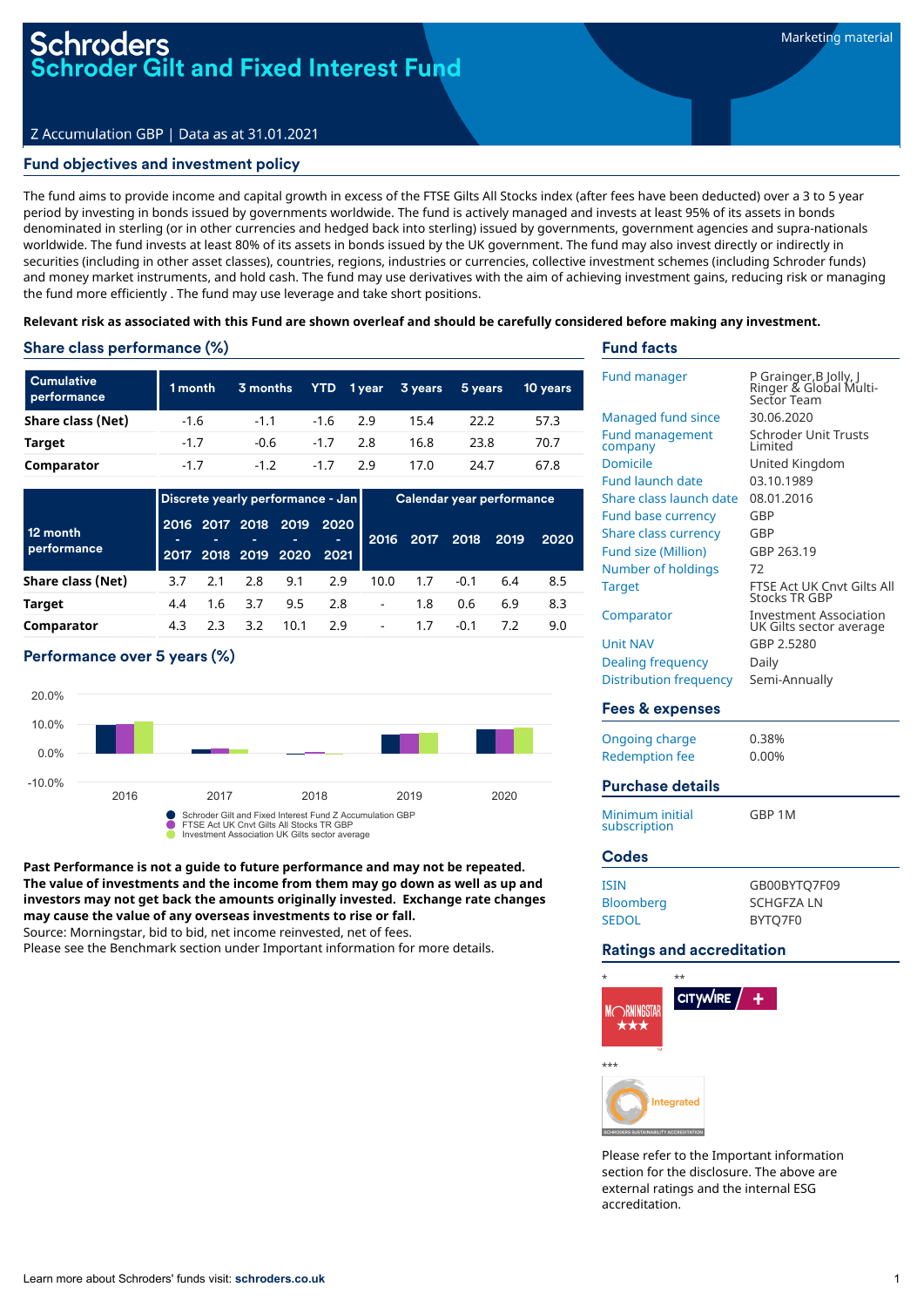# roders oder Gilt and Fixed Interest Fund

Z Accumulation GBP | Data as at 31.01.2021

#### 5 year return of GBP 10,000



#### **Past Performance is not a guide to future performance and may not be repeated. The value of investments and the income from them may go down as well as up and investors may not get back the amounts originally invested. Exchange rate changes may cause the value of any overseas investments to rise or fall.**

The chart is for illustrative purposes only and does not reflect an actual return on any investment.

Returns are calculated bid to bid (which means performance does not include the effect of any initial charges), net income reinvested, net of fees.

#### Risk considerations

**Capital erosion:**As a result of fees being charged to capital, the distributable income of the fund may be higher, but there is the potential that performance or capital value may be eroded.

**Counterparty risk:**The fund may have contractual agreements with counterparties. If a counterparty is unable to fulfil their obligations, the sum that they owe to the fund may be lost in part or in whole.

**Issuer risk:**The fund is permitted to invest more than 35% of its scheme property in transferable securities and money market instruments issued or guaranteed by an EEA State / governments of the following countries: United Kingdom

**Performance risk:** Investment objectives express an intended result but there is no guarantee that such a result will be achieved. Depending on market conditions and the macro economic environment, investment objectives may become more difficult to achieve.

**IBOR:** The transition of the financial markets away from the use of interbank offered rates (IBORs) to alternative reference rates may impact the valuation of certain holdings and disrupt liquidity in certain instruments. This may impact the investment performance of the fund. **Credit risk:** A decline in the financial health of an issuer could cause the value of its bonds to fall or become worthless.

**Liquidity risk:** In difficult market conditions, the fund may not be able to sell a security for full value or at all. This could affect performance and could cause the fund to defer or suspend redemptions of its shares.

**Operational risk:** Operational processes, including those related to the safekeeping of assets, may fail. This may result in losses to the fund.

**Currency risk:** The fund may lose value as a result of movements in foreign exchange rates. **High yield bond risk:** High yield bonds (normally lower rated or unrated) generally carry greater market, credit and liquidity risk.

**Derivatives risk – Efficient Portfolio Management and Investment Purposes:** Derivatives may be used to manage the portfolio efficiently. A derivative may not perform as expected, may create losses greater than the cost of the derivative and may result in losses to the fund. The fund may also materially invest in derivatives including using short selling and leverage techniques with the aim of making a return. When the value of an asset changes, the value of a derivative based on that asset may change to a much greater extent. This may result in greater losses than investing in the underlying asset.

**Interest rate risk:** The fund may lose value as a direct result of interest rate changes.

#### Synthetic risk & reward indicator (SRRI)

| <b>LOWER RISK</b>        |  |  |  | <b>HIGHER RISK</b>        |  |  |  |  |
|--------------------------|--|--|--|---------------------------|--|--|--|--|
| Potentially lower reward |  |  |  | Potentially higher reward |  |  |  |  |
|                          |  |  |  |                           |  |  |  |  |

The risk category was calculated using historical performance data and may not be a reliable indicator of the fund's future risk profile.The fund's risk category is not guaranteed to remain fixed and may change over time. A fund in the lowest category does not mean a risk-free investment. A fund is in categories 1 to 3 where it can take lower risks in search of potentially lower rewards and its price may rise and fall accordingly. A fund is in categories 4 to 7 where it can take higher risks in search of potentially higher rewards and its price may rise and fall accordingly.

#### Risk statistics & financial ratios

|                                               | <b>Fund</b> | Target |
|-----------------------------------------------|-------------|--------|
| Annual volatility (%)<br>(3y)                 | 6.0         | 5.8    |
| <b>Effective duration</b><br>( <b>years</b> ) | 12.0        |        |
| Current yield (%)                             | 0.4         |        |
| <b>Yield to maturity</b>                      | 0.4         |        |

Source: Morningstar. The above ratios are based on bid to bid price based performance data.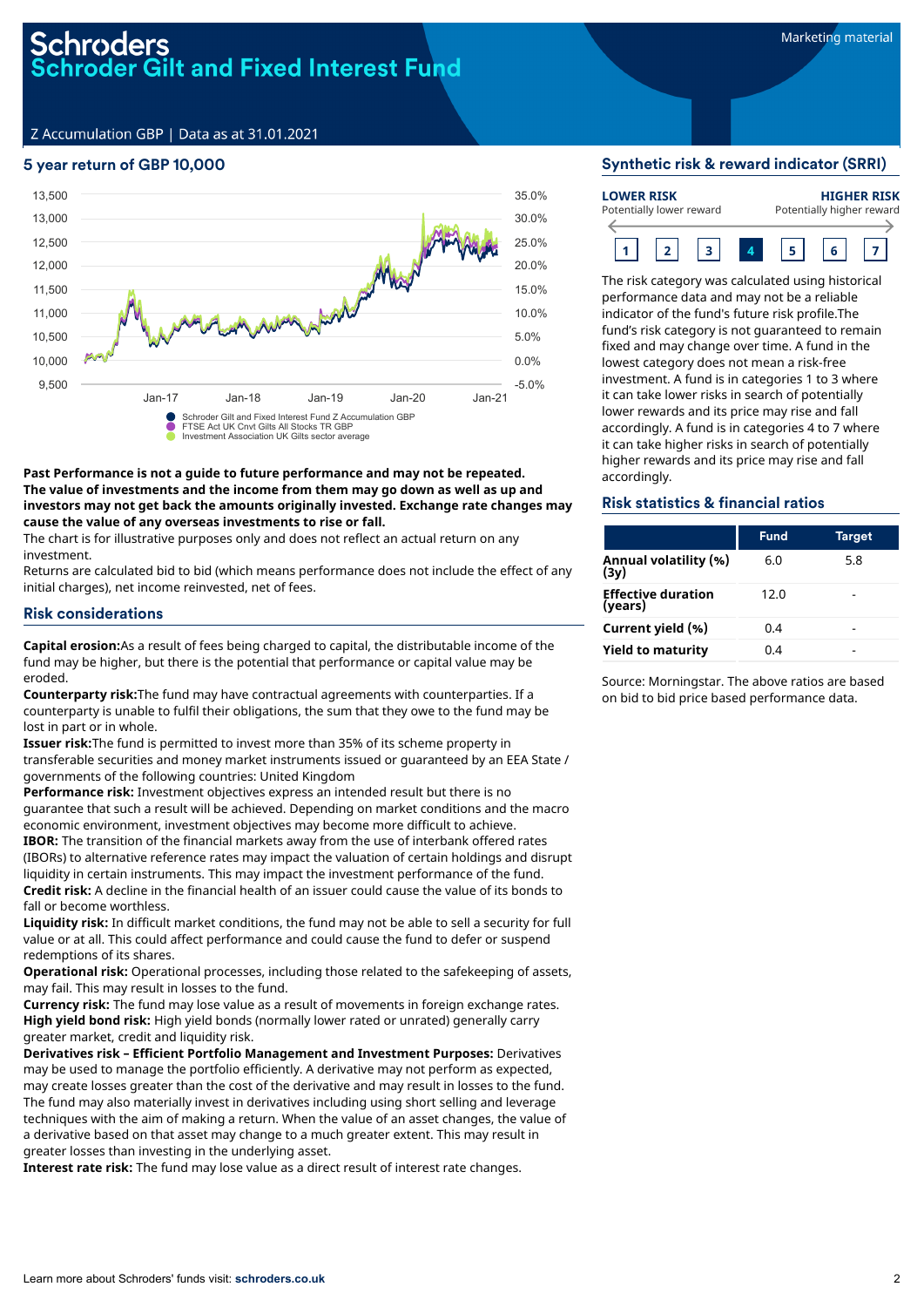# Schroders<br>Schroder Gilt and Fixed Interest Fund

# Z Accumulation GBP | Data as at 31.01.2021

# Asset allocation

Target refers to the Benchmark listed in the Fund facts section and described under the Share class performance section on page 1. Source: Schroders. Top holdings and asset allocation are at fund level.

# Sector (%)





# Geographical Breakdown (%)



# Top 10 holdings (%)

| <b>Holding name</b>                            | ℅   |
|------------------------------------------------|-----|
| UK TSY 0 1/8% 2026 0.1250 30/01/2026 REGS      | 7.3 |
| TREASURY 4.5% 07/12/2042                       | 6.0 |
| TREASURY 1.75% 07/09/2037 REGS                 | 5.6 |
| TREASURY 0.5% 22/07/2022 REGS                  | 5.3 |
| TREASURY 0.1250 31/01/2028                     | 5.2 |
| UK TSY 0 1/8% 2024 0 1250 31/01/2024 REGS      | 4.8 |
| TREASURY 4% 07/03/2022                         | 4.0 |
| TREASURY 1.6250 22/10/2054 REGS                | 3.5 |
| UK TSY 0 1/2% 2061 0.5000 22/10/2061           | 3.4 |
| UK TSY GILT 0 5/8% 2035 0.6250 31/07/2035 REGS | 3.1 |

# Region (%)

Credit quality (%)